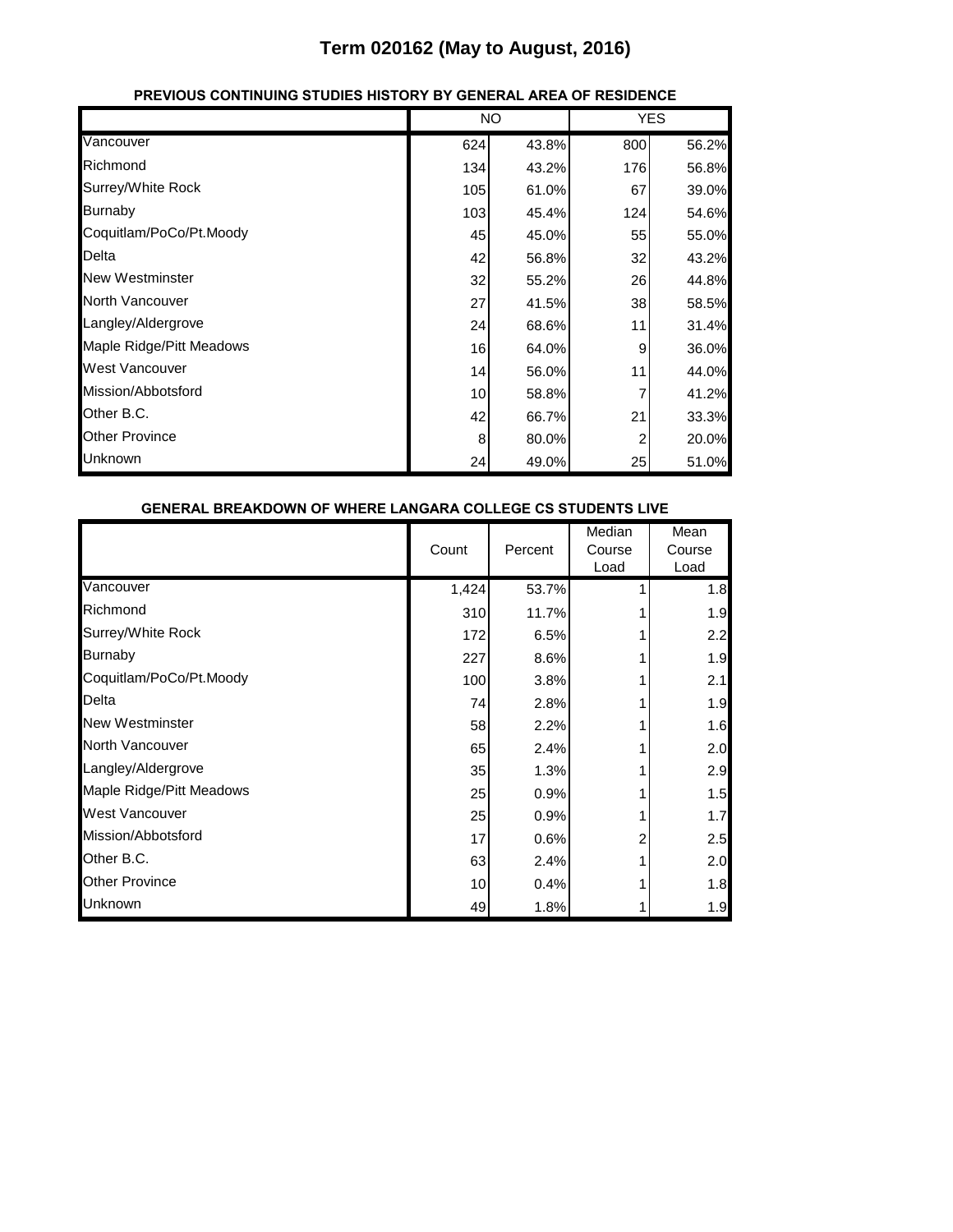| DETAILED BREAKDOWN OF WHERE LANGARA COLLEGE CS STUDENTS LIVE |
|--------------------------------------------------------------|
|--------------------------------------------------------------|

| Vancouver         | V5K- Vancouver (North Hastings Sunrise)                       | 20             |
|-------------------|---------------------------------------------------------------|----------------|
|                   | V5L- Vancouver (North Grandview Woodland)                     | 30             |
|                   | V5M- Vancouver (South Hastings Sunrise)                       | 33             |
|                   | V5N- Vancouver (South Grandview Woodland)                     | 63             |
|                   | V5P- Vancouver (Victoria Fraserview)                          | 93             |
|                   | V5R- Vancouver (South Renfrew Collingwood)                    | 93             |
|                   | V5S- Vancouver (Killarney)                                    | 62             |
|                   | V5T- Vancouver (East Mount Pleasant)                          | 42             |
|                   | V5V- Vancouver (West Kensington Cedar Cottage)                | 58             |
|                   | V5W- Vancouver (SE Riley Park Little Mountain / North Sunset) | 60             |
|                   | V5X- Vancouver (SE Oakridge / South Sunset)                   | 98             |
|                   | V5Y- Vancouver (West Mount Pleasant)                          | 56             |
|                   | V5Z- Vancouver (East Fairview / South Cambie)                 | 66             |
|                   | V6A- Vancouver (Strathcona / Downtown Eastside)               | 19             |
|                   | V6B- Vancouver (NE Downtown / Yaletown)                       | 66             |
|                   | V6C- Vancouver (Waterfront / Coal Harbour / Canada Place)     | $\overline{7}$ |
|                   | V6E- Vancouver (SE West End / Davie Village)                  | 46             |
|                   | V6G- Vancouver (NW West End / Stanley Park)                   | 61             |
|                   | V6H- Vancouver (West Fairview / Granville Island)             | 34             |
|                   | V6J- Vancouver (NW Shaughnessy / East Kitsilano)              | 43             |
|                   | V6K- Vancouver (Central Kitsilano / Greektown)                | 43             |
|                   | V6L- Vancouver (NW Arbutus Ridge / NE Dunbar Southlands)      | 27             |
|                   | V6M- Vancouver (South Shaughnessy / SE Arbutus Ridge)         | 47             |
|                   | V6N- Vancouver (West Kerrisdale / Musqueam)                   | 31             |
|                   | V6P- Vancouver (SE Kerrisdale / West Marpole)                 | 102            |
|                   | V6R- Vancouver (West Kitsilano / West Point Grey / Jericho)   | 41             |
|                   | V6S- Vancouver (NW Dunbar Southlands / Chaldecutt)            | 22             |
|                   | V6T- Vancouver (UBC)                                          | 21             |
|                   | V6Z- Vancouver (SW Downtown)                                  | 33             |
|                   | Undeclared                                                    | $\overline{7}$ |
| Richmond          | V6V- Richmond Northeast                                       | $\overline{9}$ |
|                   | V6W- Richmond Southeast                                       | $\mathbf{3}$   |
|                   | V6X- Richmond North                                           | 85             |
|                   | V6Y- Richmond Central                                         | 74             |
|                   | V7A- Richmond South                                           | 36             |
|                   | V7B- Richmond (Sea Island / YVR)                              | 1              |
|                   | V7C- Richmond Northwest                                       | 55             |
|                   | V7E- Richmond Southwest                                       | 47             |
| Surrey/White Rock | V3R- Surrey North                                             | 10             |
|                   | V3S- Surrey East                                              | 28             |
|                   | V3T- Surrey Inner Northwest                                   | 19             |
|                   | V3V- Surrey Outer Northwest                                   | 10             |
|                   | V3W- Surrey Upper West                                        | 40             |
|                   | V3X- Surrey Lower West                                        | 8              |
|                   | V3Z- Surrey Lower East                                        | 8              |
|                   | V4A- Surrey Southwest                                         | 12             |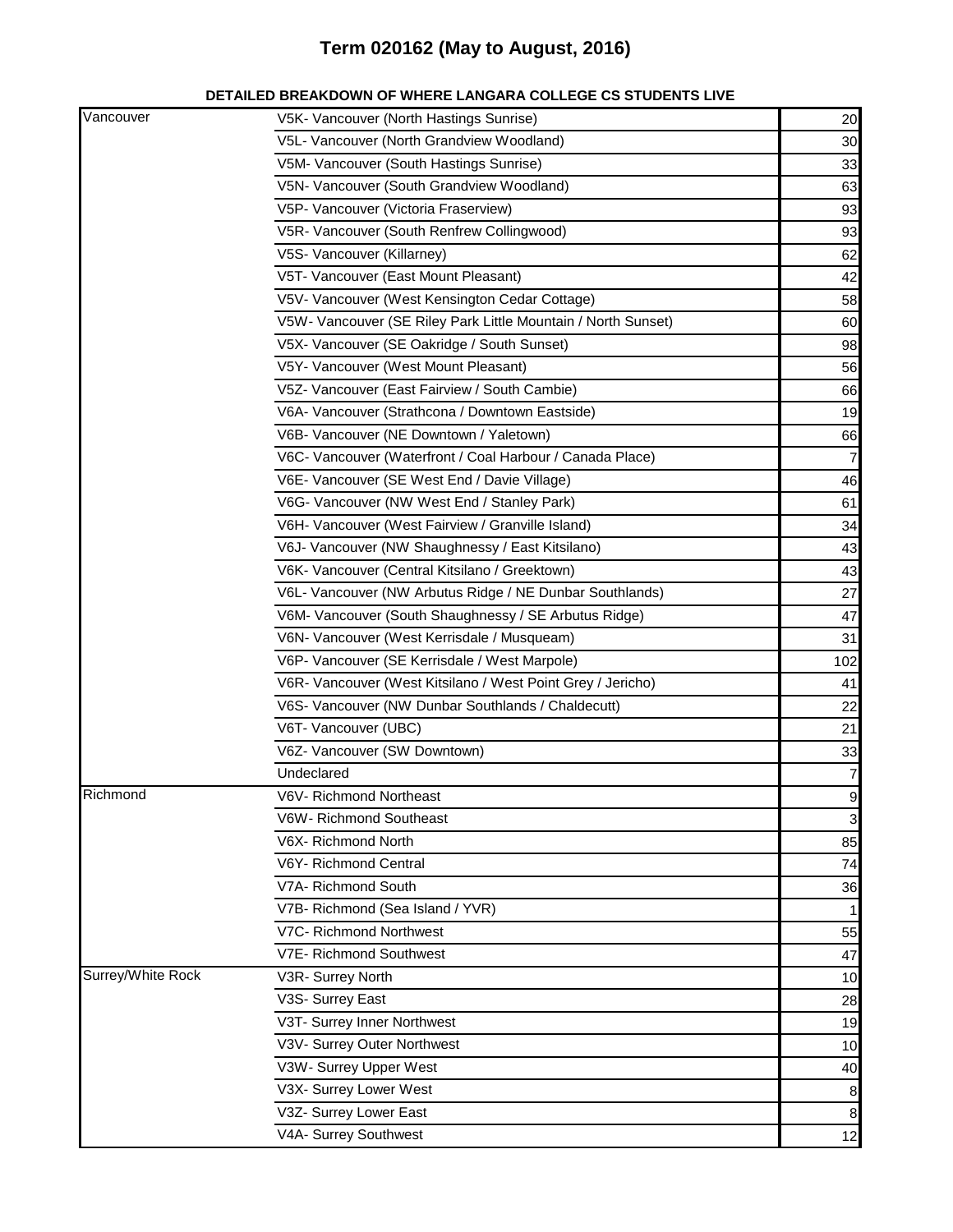|                          | V4B- White Rock                                     | 12              |
|--------------------------|-----------------------------------------------------|-----------------|
|                          | V4N- Surrey Northeast                               | 23              |
|                          | V4P- Surrey South                                   | 2               |
| <b>Burnaby</b>           | V3N- Burnaby (East Big Bend / Edmonds)              | 34              |
|                          | V5A- Burnaby (Lake City / Burnaby Mountain)         | 12              |
|                          | V5B- Burnaby (Parkcrest Aubrey / Ardingley Sprott)  | 18              |
|                          | V5C- Burnaby (Burnaby Heights / Willingdon Heights) | 29              |
|                          | V5E- Burnaby (Kingsway Beresford)                   | 27              |
|                          | V5G- Burnaby (Cascade Schou / Douglas Gilpin)       | 31              |
|                          | V5H- Burnaby (Maywood / Windsor)                    | 52              |
|                          | V5J- Burnaby (Suncrest / West Big Bend)             | 24              |
| Coquitlam/PoCo/Pt.Moody  | V3B- Port Coquitlam Central                         | 26              |
|                          | V3C- Port Coquitlam South                           | 9               |
|                          | V3E- Coquitlam North                                | 16              |
|                          | V3H- Port Moody                                     | 18              |
|                          | V3J- Coquitlam North                                | 19              |
|                          | V3K- Coquitlam South                                | 12              |
| Delta                    | V4C- Delta Northeast                                | 22              |
|                          | V4E- Delta East                                     | 8               |
|                          | V4K- Delta Northwest                                | 23              |
|                          | V4L- Delta Southeast                                | $\overline{7}$  |
|                          | V4M- Delta Southwest                                | 14              |
| New Westminster          | V3L- New Westminster Northeast                      | 17              |
|                          | V3M- New Westminster Southwest                      | 41              |
| North Vancouver          | V7G- North Vancouver Outer East                     | 3               |
|                          | V7H- North Vancouver Inner East                     | 6               |
|                          | V7J- North Vancouver East Central                   | 7               |
|                          | V7K- North Vancouver North Central                  | 8               |
|                          | V7L- North Vancouver South Central                  | 14              |
|                          | V7M- North Vancouver Southwest Central              | 11              |
|                          | V7N- North Vancouver Northwest Central              | 3               |
|                          | V7P- North Vancouver Southwest                      | 8               |
|                          | V7R- North Vancouver Northwest                      | 4               |
|                          | Undeclared                                          | 1               |
| Langley/Aldergrove       | V1M- Langley Township North                         | 7               |
|                          | V2Y- Langley Township Northwest                     | 14              |
|                          | V2Z- Langley Township Southwest                     | 4               |
|                          | V3A- Langley City                                   | 9               |
|                          | V4W- Langley Township East                          | 1               |
| Maple Ridge/Pitt Meadows | V2W- Maple Ridge East                               | $\overline{4}$  |
|                          | V2X- Maple Ridge West                               | 13              |
|                          | V3Y- Pitt Meadows                                   | 6               |
|                          | V4R- Maple Ridge Northwest                          | $\overline{c}$  |
| West Vancouver           | V7S- West Vancouver North                           | $\frac{4}{ }$   |
|                          | V7T- West Vancouver Southeast                       | 8               |
|                          | V7V- West Vancouver South                           | 8               |
|                          | V7W- West Vancouver West                            | $5\overline{)}$ |